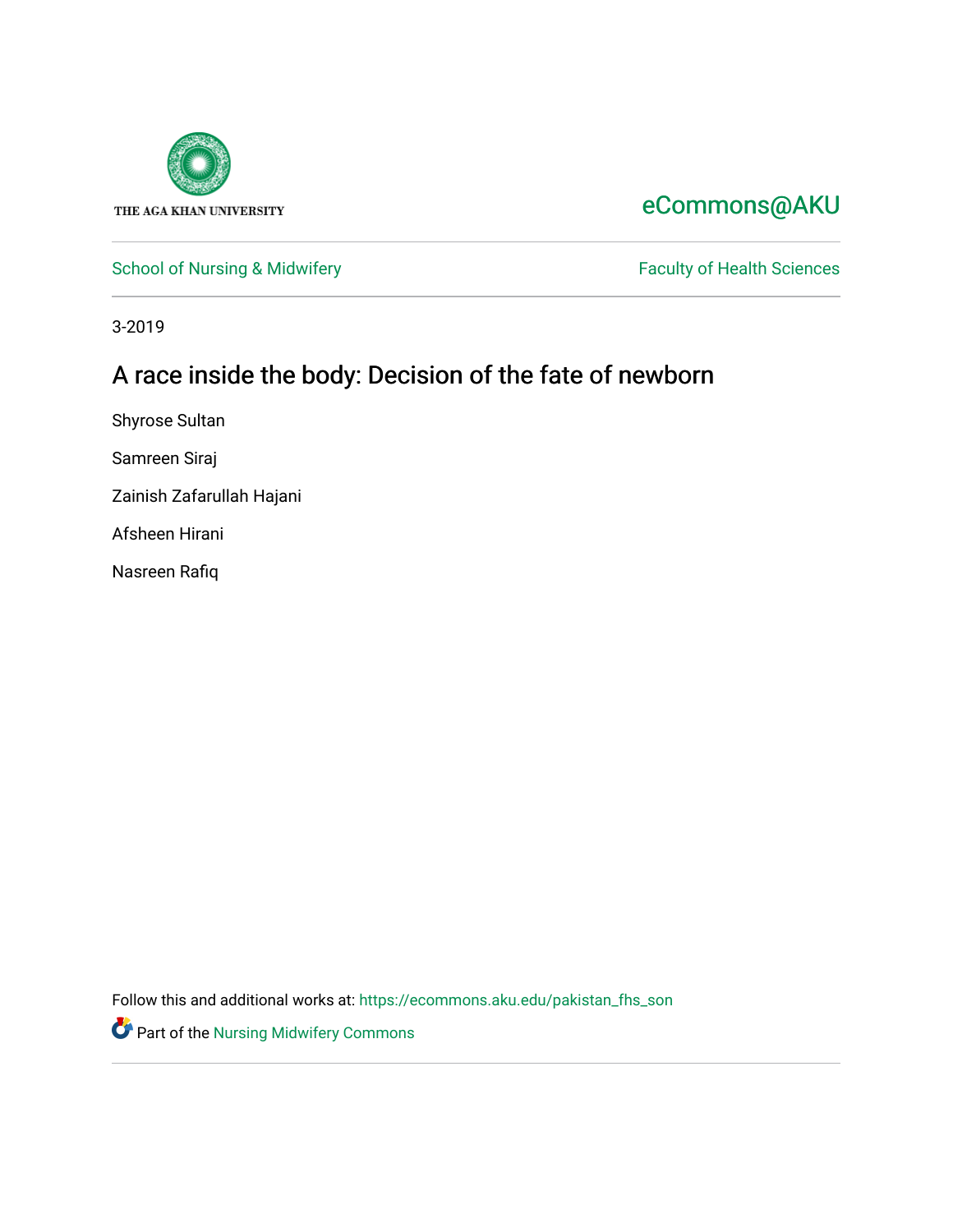- Nakazawa E, Abe M, Matsuki Y, Hirahara N, Sakaim N, Nakakura H, et al. [The anxieties of pregnant women who require early hospitalization in MFICUs due to threatened premature labor: interviews with pregnant women], Kagawa. Journal of the Japan Society of Maternal Health 2008;8:55-6. Japanese.
- Nishikata M. Perception process in women who experience childbirth after maternal transport. J Jpn Acad Midwife 2009;23:26–36.
- Nishiwaki T. [Recent trend of hospital food]. Hospital 2014;73:360-4. Japanese.
- O'Boyle CA. The schedule for the evaluation of individual quality of life (SEIQoL). Int J Ment Health 1994;23:3-23.
- Richter MS, Parkes C, Chaw-Kant J. Listening to the voices of hospitalized high-risk antepartum patient. J Obstet Gynecol Neonatal Nurs 2007;36:313–8.
- Rubin R. Attainment of the maternal role part 1 processes. Nursing Res 1967;16:237–45.
- Statistics of Japan. Center: e-Stat General Consultation Office for Government Statistics, https://www.e-stat.go.jp/statsearch/files?page=1&layout=datalist&toukei=00450011&tst at=000001028897&cycle=7&year=20150&month=0&tclass 1=000001053058&tclass2=000001053061&tclass3=00000 1053064; 2015 [accessed 5 February 2018].
- Tadenuma Y, Imazeki S. Anticipatory anxiety in expectant mothers hospitalized for threatened premature delivery. Matern Health 2005:46:267-74.
- Tamura T, Kawami T, Kamada M, Nishimura K, Tezuka M, Hino H. Restriction of child visitation in maternity wards in Japan: the current situation. Modern Trends Obstet Gynecol 2013;62:171–5.
- Tanaka K, Yamamoto Y, Futagami S, Fukui A, Ozaki H, Mizunuma E. A bibliographical consideration of the diagnosis, management, and treatment of threatened premature labor: focus on Cochrane Reviews. J Aomori Soc Obstet Gynecol 2004;19:91–8.
- Togashi A, Kaneko N. [Pregnant women's impressions of the MFICU environmentl. Akita Prefecture Japan Society of Maternal Health Magazine 2010; 24:11-6. Japanese.
- Wettergren L, Kettis-Lindblad A, Sprangers M, Ring L. The use, feasibility and psychometric properties of an individualized quality-of-life instrument: a systematic review of the SEIQoL-DW. Qual Life Res 2009;18:737-46.

## **A race inside the body: decision of the fate of newborn**

*- Shyrose Sultan* 

Aga Khan University Hospital, Karachi, Pakistan

Email: shyrose\_sultan@hotmail.com

*- Samreen Siraj ; - Zainish Zafarullah; - Afsheen Hirani; - Nasreen Rafiq* 

Aga Khan University Hospital, Karachi, Pakistan

#### **Abstract**

Sex-selective abortion is the killing of a girl fetus merely due to its gender. It has become an emerging problem in developing countries mainly due to lack of resources and cultural stereotypes. Illegal abortions have increased and are jeopardizing not only the gender ratio but also the health of the mother by exposing them to complications and violating their rights. The aim of this paper is to evaluate a case scenario based on many ethical dilemmas and questions that arise form it. The paper presents the problem in light of major ethical principles and theories by counteracting each argument with a counter argument. Pakistan is a country with increasing population and gender misbalance. Hence, it is crucial to view the positive and negative side of the conflicting situation considering the larger benefit and bigger impact. Government and institutions can implement many strategies to protect the rights of women and put an end to the race between X and Y chromosome.

#### **1. The scenario**

Pregnancy news brings happiness, excitement and hope to the family. But, some wicked thoughts and unawareness, changes a joyous birth into a tragedy and a heart-wrenching story. A case of 35 years old married woman was evaluated. She was a mother of 3 daughters, belonging to a middle-class family, who came to a tertiary care hospital with intestinal perforation. Upon investigation, it was identified that the lady underwent unsafe abortion at the 7th month of pregnancy in a local hospital and thus ended up with the complication. As a matter of fact, this lady underwent abortion because an ultrasound showed the fetus of a baby girl. According to the patient, her family and husband wanted a baby boy and thus aborted the baby girl. Since it was the critical stage of pregnancy only a local hospital agreed to do the abortion. 

#### **2. Discussion**

This case is of extreme ethical and moral importance as it poses direct threats towards the future and safety of our society that needs immediate action.

- 1. Is it ethical not to provide justice to the fetus that is aborted on no logical grounds?
- 2. Is it ethical to expose the mother to complications and further deteriorate her health?
- 3.Can beneficence for baby justify maleficence to mother?
- 4. Is it ethical to disclose the gender of the baby before birth?
- 5. Should healthcare providers adopt paternalism?
- 6. Should communitarianism outweigh liberalism?

These are the questions that should strike on the mind of every individual who witnesses such scenarios. This paper will discuss these questions and the possible solutions towards this problem on the grounds of ethical principles. 

Pakistan is a revolutionary society and transition is the core of it. The sex ratio of Pakistan according to the census of  $2017$  is  $105.07[1]$ . This indicates that only  $100$ women are there for 105 men in Pakistan. Percentage wise 51% are men and 48% women. This imbalance in gender ratio is a potential threat to social peace in our country. Roughly, 890,000 induced abortions happen that means 1 out of 6 pregnancies are terminated dangerously annually [2]. Gender preference is one of the highlighted reasons of induced abortions in Pakistan and is increasing in numbers [3].

#### **3. Consequentialism vs egalitarianism**

Consequentialist argues to make decisions based on the consequences that decision would impose on the individual or the society  $[4]$ . Similarly, the situation becomes worse for that newborn baby girl when she comes to world as an unwanted child. Thinking about that newborn baby girl, she might be killed, she might be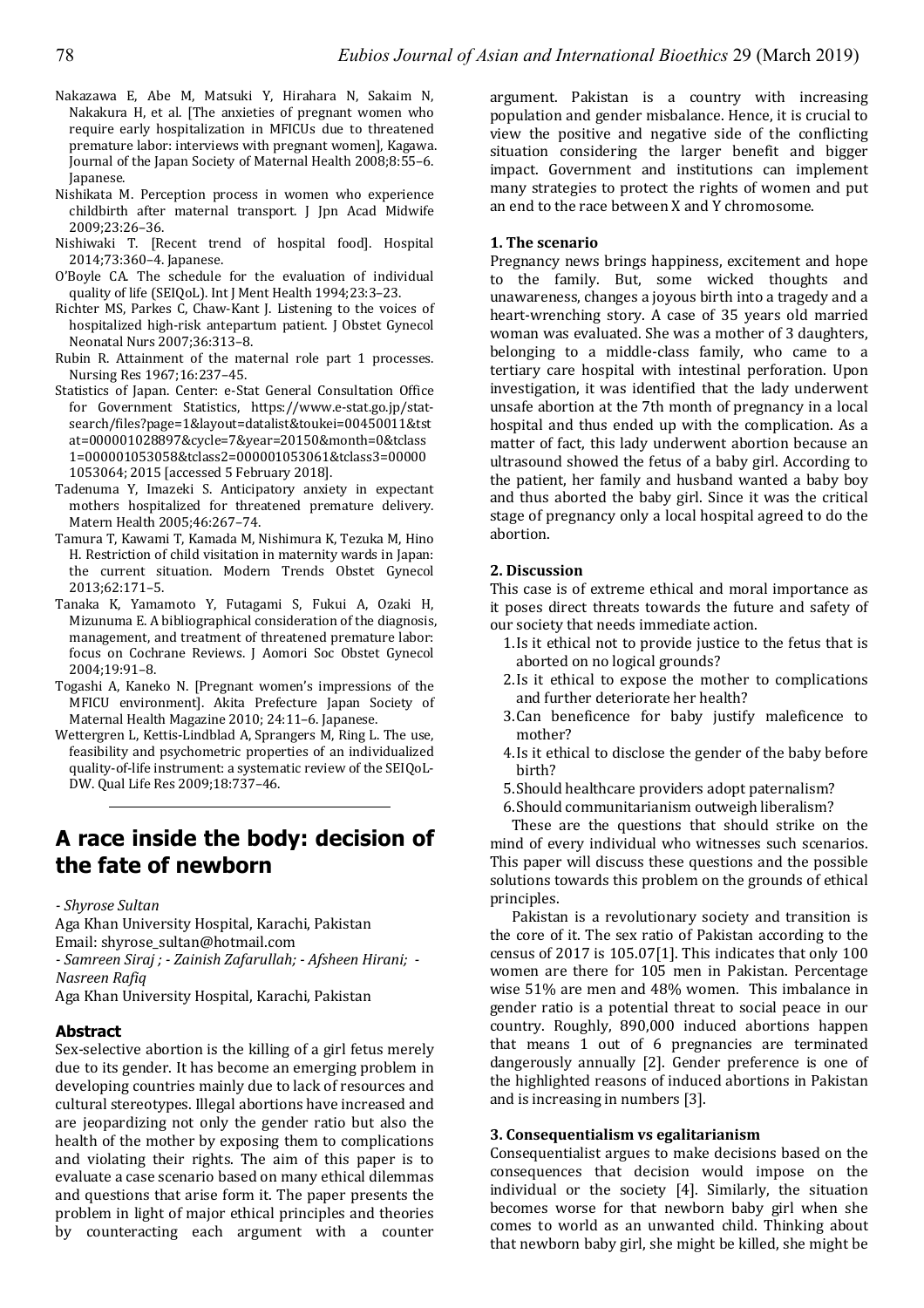sold or may be misused. If that does not happen she would become a target of gender biasness, she would be deprived of her right of education. She would be a sufferer of domestic violence, as she grows up, making her life even more miserable. Considering such adverse consequences, abortion on the basis of gender should be permitted to save the majority from further social harms. Therefore, decision should be based on consequences and not equality for everyone as opposed by egalitarians.

Every life becomes a story and that story starts from the womb and every unborn deserves justice because it has life and is made by God. Egalitarian theory suggests equality and justice for everyone. This means that every life should have equal rights and must be treated with justice based on all grounds. Pro-life concept argues in a similar way that gender of a baby poses no threat to the life of mother or does any harm to the society and family [5]. No baby should be aborted on the basis of gender. It is an inhumane behavior, which is unacceptable. Justice is the basic principle and all individuals should be considered equal irrespective of their gender [4]. Therefore, egalitarian approach overrides consequentialism and no abortion should be done on the basis of gender, as every life is precious and equally important.

#### **4. Autonomy vs beneficence**

Mother is an autonomous human being, with every right to choose for herself. She has full reproductive autonomy. It is her choice whether she wants to be a mother or whether she wants a baby girl or not. On the grounds of pro-choice theory, only mother can choose between aborting a baby or not and it should be considered right [6]. Baby has not yet come into being, but mother is already alive and has multiple responsibilities. She might choose this to not let her baby girl suffer in this cruel world; therefore, mother holds complete autonomy in her life and decisions. Another instance where abortion should be permitted is the mother or father's hatred for a particular gender. If the parents are suffering from any psychological illness and seeing a girl or a boy neonate can aggravate their illness, then in that case abortion due to the gender of the baby might be morally right and safeguards their autonomy.

On the other hand, paternalism is an action to limit the persons' autonomy for their beneficence. Health care providers could do paternalism by not disclosing the gender of the baby, which could have caused beneficence for the baby. Moreover, paternalism would be done to save mother by not aborting the baby at 7 months of pregnancy that posed debilitating effects on mother's health. Therefore, mother's or family's autonomy could be overridden for their own benefit and such complications could be prevented.

#### **5. Liberalism vs communitarianism**

Liberalist suggests that it is one person's choice and wish that whether they want to have that baby or not and it is thoroughly their autonomy [7]. Liberalist argues that any parent would want to have sex selective abortion on the grounds that they want equal gender in their family and it might not be the preference for one gender but equality for the both the genders. Therefore, it is a single person's wish or idea.

In contrast, communitarianism theory argues that if abortion is made legal based on these terms then it can pose devastating effects on our society. If parents are allowed to choose the gender of their newborn then it changes the relationship between parent and child from one of 'gift' to one of 'contract'. Selecting the gender, eye color, skin color of their baby totally changes the baby from a blessing to a commodity. Moreover, hatred for a particular gender affects the views of everyone. The children of such families will have biased opinions and less respect for girls and would disrupt the education system by creating havoc of bias [8]. They are threatening to society, as social and cultural norms are based on the upbringing of future generations [9]. Therefore. **following** utilitarianism and communitarianism approach, sex- selective abortion should not be allowed for the good of majority.

#### **6. Our position**

Our position is clearly against sex selective abortion. Gender biasness is deep rooted into social and ethical problems. If sex selective abortion were legalized than gender discrimination would prevail in society. People would solely prefer boys to girls because of the gender stereotypes already developed in our society. In our society, a female baby is always associated with the system of dowry, considering her as a burden on family. However, the family of male child holds advantage of receiving dowry. Males are considered as the bread earner of the family. Males are allowed more freedom and security in the society. Consequently, society would be exposed to more discrimination. Moreover, Islam also does not permit sex selective abortion. Islam at all instances talks about gender equality and justice to everyone and states that no one has superiority over other. The Quran discourages Muslims from favoring one sex over another when having children as mentioned in Surah An-Nahl (16:58-59). Therefore gender-based selection of the baby should not be allowed. Moreover, according to the feminist theory every gender is equal with equal rights and status. On these bases sex selective abortion should not be legalized.

#### **7. Consequences**

The consequences of our position would be in the beneficence of the society but would do maleficence to the mother and baby born. At the level of society, the ban on this sex selective abortion would promote gender balance in society. If the balance in sex ratio were maintained then the society would be in harmony and the number of social crimes will be reduced. Additionally, sex selected babies would consider themselves as priority over other babies leading to disharmony in society and more bias. However, this would force people to keep producing babies until they are satisfied with a baby of their choice and make the babies suffer in poverty and hunger. Consequently, mothers would become victims of domestic violence in crime of giving birth to a baby girl. They would be forced to undergo unsafe abortion at late trimesters and would end up in complications and suffering. Moreover, the born baby might face partiality and violence. Nonetheless, these negative consequences can be countered by several interventions of bridging up this gender gap.